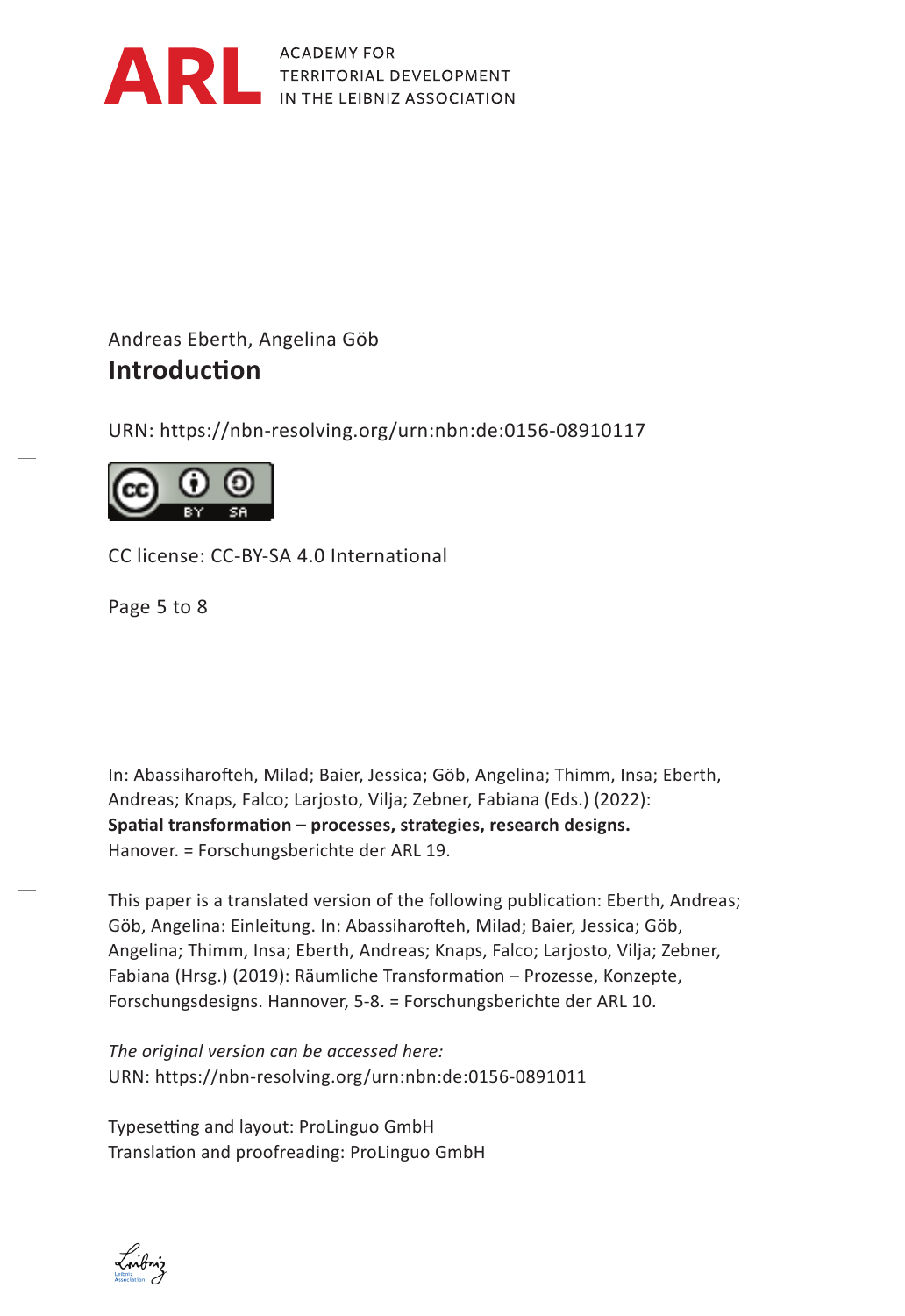## Andreas Eberth, Angelina Göb

## INTRODUCTION

*'For the first time in their history, humans have developed technologies, materials and behavioural patterns that could lead to a collapse of the earth system which would deprive them of their basis for life if they do not renounce "carrying on as before". Human beings have become their own greatest existential risk. Solving this paradox is a pivotal task for humankind.'*  (Glaser 2014: 8)

The present anthology is the result of the conference 'Spatial transformation: processes, strategies and research design'. This conference was organised by the TRUST/ARL Doctoral Colloquium and took place in the Leibnizhaus in Hanover on 23- 24 May 2018 with over 50 participants. The thematic focus is based on the introductory remarks by Rüdiger Glaser in the context of global change, the age of the Anthropocene (Crutzen 2002) and planetary boundaries (Rockström/Steffen/Noone et al. 2009; Steffen/Richardson/Rockström et al. 2015) – all of which necessitate a transformation towards more sustainable lifestyles. When considering spatial transformation processes and the possibilities of shaping them from a scientific perspective, the term 'Great Transformation', coined by Karl Polanyi (1978) (*WBGU* [German Advisory Council on Global Change] 2011), and the demand for transformation research and transformative research (cf. Schneidewind 2013) serve as a point of reference. Taking this as a starting point, the conference provided the opportunity for a detailed discussion of how spatial transformation processes can be investigated, steered and shaped. Particular focus was placed on the mutual dependence of spatial and social transformation and on the opportunities and challenges offered by an interand transdisciplinary research design in this context. This entailed methodological and methodical reflections on a previously under-represented discourse. In this respect, the conference aimed to critically discuss both substantive aspects and methodological approaches at the interface between different disciplines and to open up new, interdisciplinary perspectives. In order to devise appropriate points of entry and transdisciplinary research projects even more robustly, the conference was directed particularly towards junior researchers, since 'Science and research should focus (even) more on the challenges of a transformation towards a climatecompatible, sustainable society. Research should place a greater emphasis on research questions and topics relevant to such a transformation and on the new field of transformation research. At the same time, it should fulfil various structural demands such as a systemic, long-term and inter-and transdisciplinary orientation' (*WBGU* 2011: 381). The conference also offered the opportunity to take a closer look at the roles and perspectives of the stakeholders involved in the transformation processes and at their methods. In this context and with reference to the global climate treaty adopted in Paris in 2015, Leinfelder and Maum assert: 'The imperative of self-obligation on the part of states also results in [...] an imperative of selfobligation on the part of all emission-relevant stakeholders, from companies to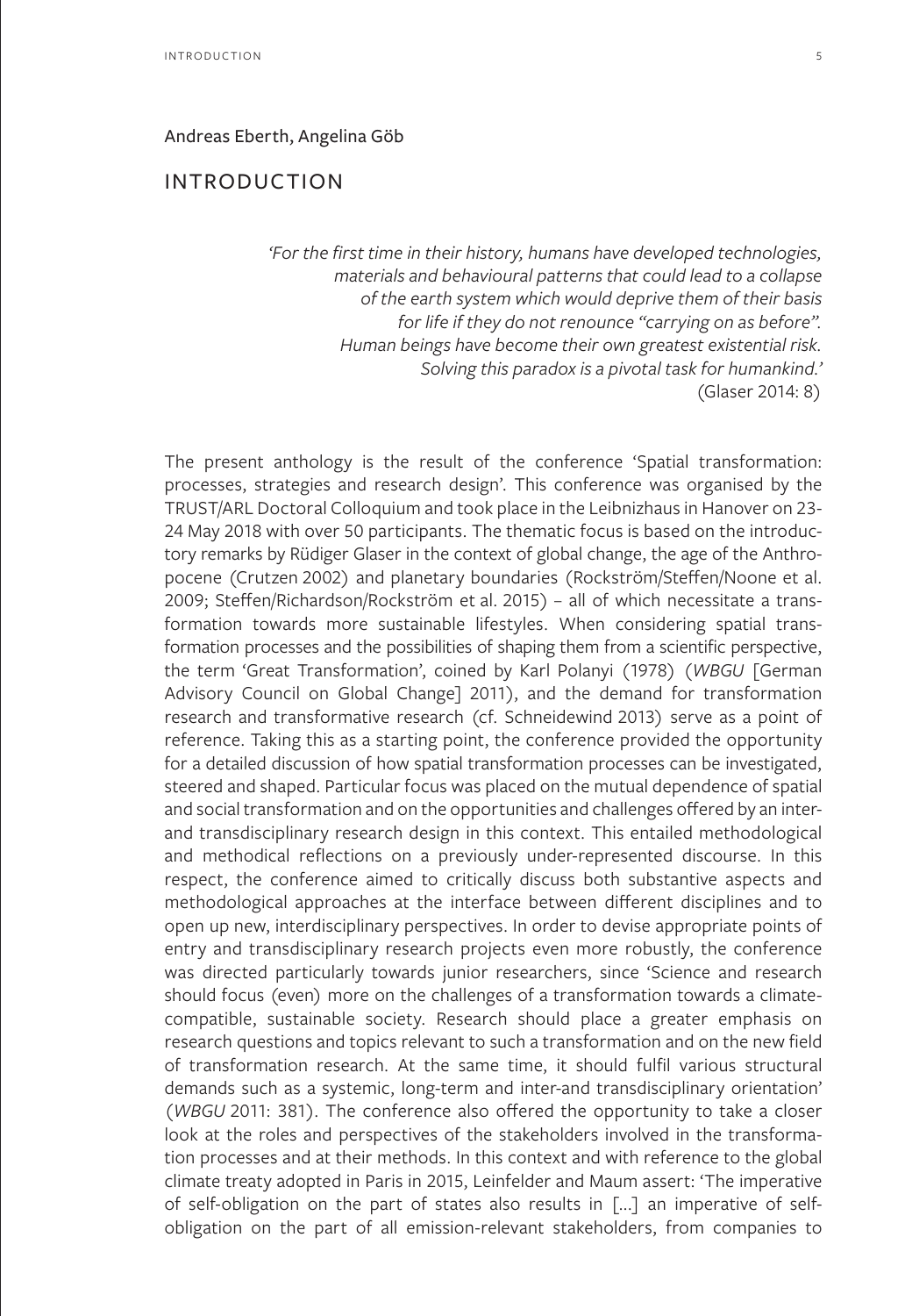organised civil society and each individual' (2016: 132). The shaping of the transformation processes which are necessary today can no longer only be the responsibility of individual stakeholders. Neither science, policymakers, industry, civil society nor individuals can achieve a trend reversal and establish sustainable transformation processes by acting alone. In order for spatial transformation to be successful and effective, it requires the cooperation of very different constellations of stakeholders. The transdisciplinary approach offers a suitable starting point; this can be defined as follows: 'Transdisciplinarity is considered a powerful and efficient means of using *knowledge from science and society with different epistemics* serving *societal capacity-building* under certain political cultures; [...] [It is] a means of coping with complex, ill-defined (wicked), contextualized and socially relevant problems that are nowadays often defined in the frame of uncertainty and ambiguity. Transdisciplinary processes can organize sustainability learning and capacity-building in society' (Scholz 2011: 379). Transdisciplinary approaches seem to be expedient particularly if the term 'transformation' is understood to be generally necessary changes 'which should be promoted by "pioneers of change" such as ecologically-oriented companies, citizen action groups or scientists' (Brand/Wissen 2017: 29). This means considering the spatial effects of a socio-ecological transformation, which '[address] the required social changes in order to manage the ecological crisis appropriately' (Brand 2016: 277).

The themes briefly outlined here were discussed from different perspectives in six themed sessions and two keynote presentations. The present volume provides an insight into the broad range of facets relevant to transdisciplinary transformation research. The terms and concepts which have been merely outlined in this introduction are more specifically defined and explained in the individual articles.

In their article, Helga Kanning and Christiane Meyer explore the significance of knowledge transfer and the co-production of knowledge in transdisciplinary research projects. Their work demonstrates the enormous potential of such approaches, while also explaining and legitimising the *third mission* of universities.

Martin Held gives a broad and well-founded overview of the term 'Great Transformation', its various understandings and the meanings attributed to it. In his article, he clearly points out the absolute necessity of a Great Transformation if the guiding principle of sustainable development is to be taken seriously.

Antje Bruns takes up this theme by revealing the specific factors and significance of the Anthropocene as an age of planetary boundaries. On this basis, she argues in favour of taking a critical view, since it is precisely in the associated discourses that critical questioning and a deconstruction of global hierarchies and power asymmetries are needed.

Building on these overviews in the first section, the articles in the subsequent sections offer insights into specific case studies and projects. Section 2 focuses on processes of transformation in social and settlement structures. Jana Kühl takes up the current discussion about sufficiency in relation to lifestyles and presents the practices and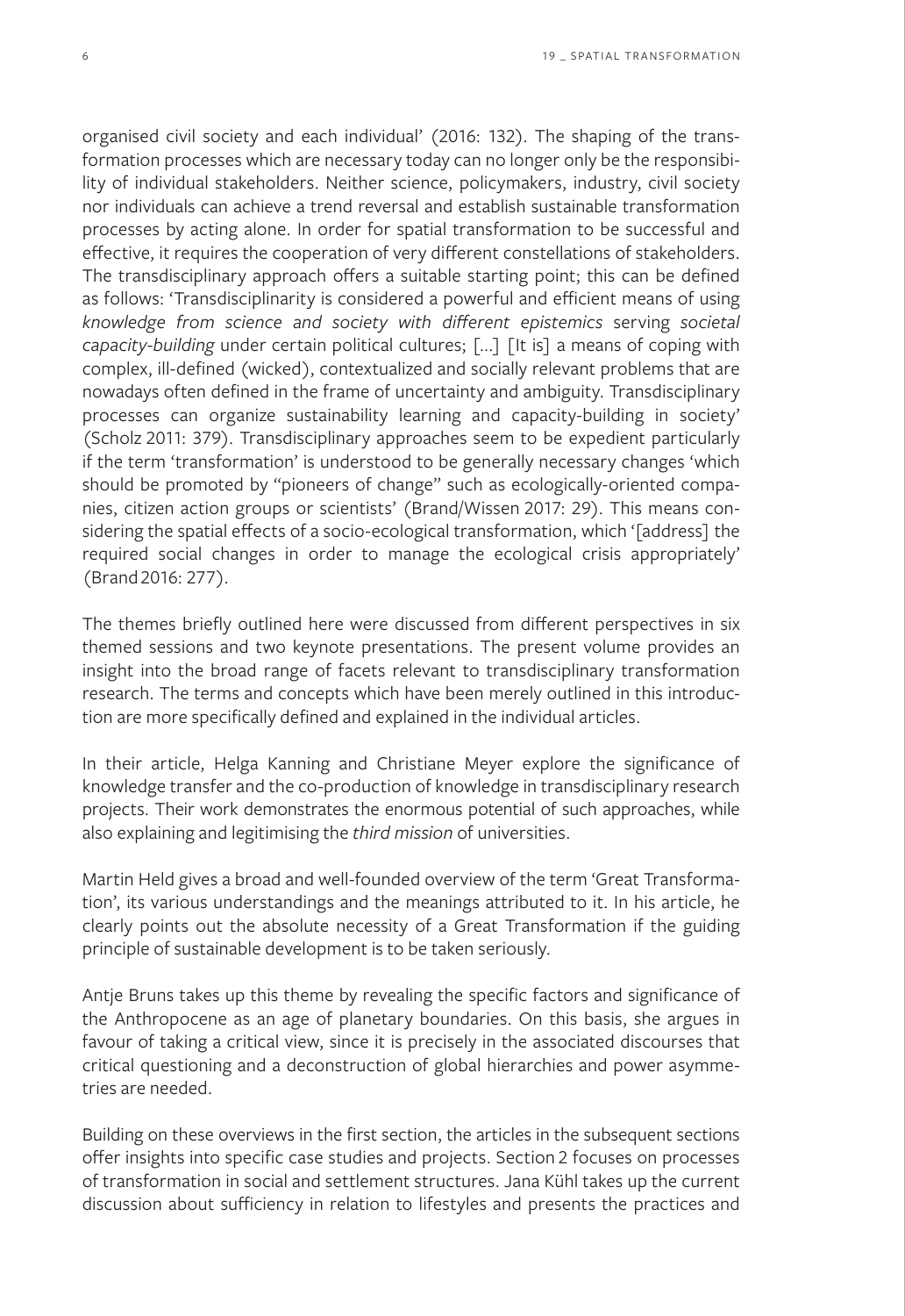infrastructures for sufficiency-oriented lifestyles. Using a relational approach to space, Jessica Baier outlines a new research perspective on public service provision and infrastructures in rural areas.

Section 3 focuses on 'Regional development and innovation'. In connection with knowledge networks, Milad Abbasihahrofteh and Tom Brökel provide insight into a study on aspects of socio-cultural diversity in Germany. With reference to an empirical case study on technology parks, Elena Franziska Schlich reflects on the significance of geographies of proximity and addresses the question of how spatial proximity can be shaped.

Section 4 is decidedly oriented towards transformation processes in countries in the so-called Global South. Leonie Tuitjer gives an overview of ethical questions and positionality following post-colonial approaches. She maps out the challenges, but also and particularly the opportunities presented by research in the spaces of the socalled Global South. Andreas Eberth presents findings from a case study in the slums of Korogocho in Nairobi, Kenya. He subjects these to a critical examination and identifies the implications for urban planning and spatial development in connection with slum upgrading measures. Sebastian Purwins gives an insight into China's involvement in Ghana using the example of the bauxite-aluminium industry. In the process, he explores the dynamics and consequences of China's economic/ecological double crisis.

New challenges in the context of spaces in transition are presented in section 5. Zora Becker reflects on aspects of village development in the light of new structures of responsibility, while Yvonne Siegmund's essay-like contribution addresses the question of whether openness can be planned, particularly focusing on the temporal dimension in spatial planning. Falco Knaps, Sylvia Herrmann and Tanja Mölders offer approaches for the conceptualisation, capture and integration of place branding processes, which they place in the context of landscape identity. The significance of civic energy cooperatives as change agents for an energy transition is explored by Insa Thimm, with reference to aspects of her empirical survey.

Methodological reflections and selected methodical approaches for the shaping and conceptualisation of transdisciplinary research projects are presented and discussed in section 6. Moritz Engbers introduces the section by showing how spatial transformation processes can be understood and shaped by means of transdisciplinary case studies. Vilja Larjosto and Angelina Göb present different transformative research approaches in the form of research through design and arts-based research. They explore the opportunities and challenges and reveal the potential of a creative approach to the transfer of scientific knowledge.

We hope that the present volume will not only provide an overview of selected aspects of the discourse on spatial transformation and transdisciplinary research but also initiate impulses and ideas for future research projects.